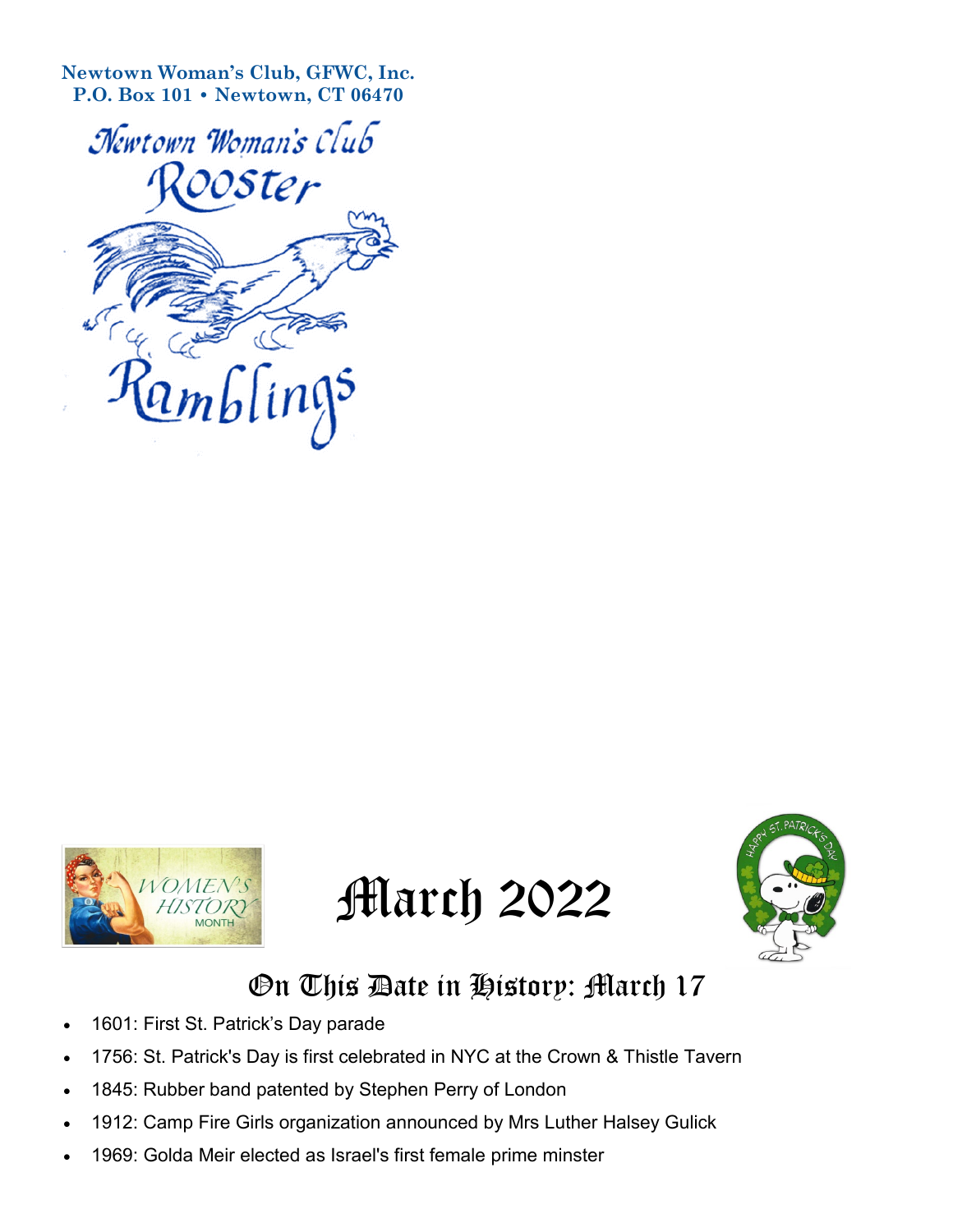

**Newtown Woman's Club March Luncheon Location: Sal's Pizza Main Street (Rt. 25), Monroe, CT Tel. (203) 268-1862**

Directions: Take Route 25 (South Main Street in Newtown) to Monroe. Once in Monroe, continue on Rt. 25 for approximately 2 miles. A Subway Sandwich Restaurant will be on your left. Sal's Pizza will be in the same parking lot in the adjacent shopping center in the inside corner.

Time: 11:30 a.m. Registration and Social Time. 12:00 p.m. Meeting and Luncheon

Date: Thursday, March 17, 2022

Cost: \$ 34.00 (Please make checks payable to the Newtown Woman's Club)

## **MENU**

Entrée Selections (please choose one from below).

- Baked Vegetable Lasagna with Salad
- Chicken Cutlet Parmigiana with Salad
- Filet of Sole Florentine w/Spinach with Salad

Desert: Cheese Cake or Chocolate Mousse

Coffee or Tea

Cold Drinks (Soda, Lemonade, and Iced Tea) are not included and will be an additional charge

Deadline for reservations is Saturday, March 12, 2022, at 6:00 p.m.

NO EXCEPTIONS will be made after that date.

If you have any questions, please call Chris at (203) 426-3882 or Marg at (203) 426-3651

## **PLEASE NOTIFY YOUR CALLER IF YOU WILL BE AWAY! THANK YOU.**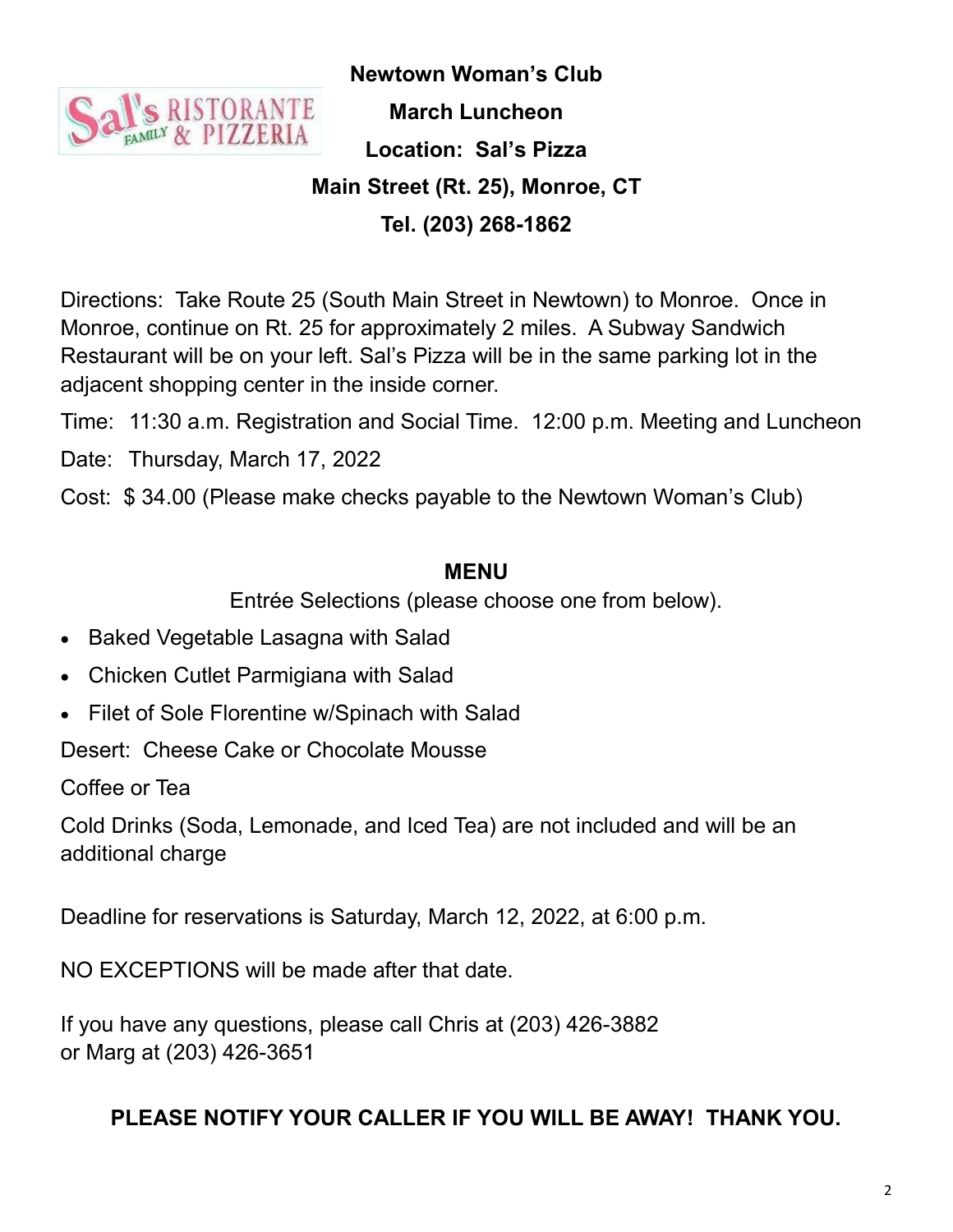# The Newtown Woman's Club, GFWC/CT, Inc. Rooster Ramblings

**VOLUME LXLIX Issue 7 Co-Presidents: March 2022 Colleen Honan** 

**Editor:** Judy Rosentel **Website**: nwc-gfwc.org Mary Ann Magee

**PRESIDENT'S MESSAGE:** *Colleen Honan*

*Mary Ann Magee*

We welcome March and the longer, brighter days ahead! Please join us for another in person meeting at Sal's down in Monroe on March 17th. With it being St. Patrick's Day, wearing of the green would be nice! Please mark your calendars for April 9th the Authors Lunch and April 12th for District Day. Each of these events will be great!

## **EDUCATION & LIBRARIES:** *Pat McCarthy*

Thank you all for your continued support of the flip tops. The volunteers at Ronald McDonald house appreciate all our help.

*Here is the information needed for Books For Babies:*

Your name:

Relationship to child:

Name and address of child: Date of birth of child:



Please send information to: patmc620@outlook.com or send it to me at 6 Crabapple Lane Sandy Hook, CT 06482



## **WAYS & MEANS:** Marie Sturdevant

We are planning an Author/Book signing for April 9th at the Newtown Country Club. Featured author is



Newtown resident Andrea Zimmerman. Stay tuned.

Marie

**PROGRAMS:** *Marie Sturdevant* 

Our program will be Gary Peters to update us on the Bridgeport Rescue Missions new headquarters and needs

## **BELLES, BOOKS AND CANDLES:**

Joan Lavery Dot O'Byrne

Belles, Books and Candles will meet Thursday, March 24 at the library at 1:00. The book to be discussed is "The Nature of Fragile Things" by Susan Meissner.



The book for April will be chosen at the meeting as well as future selections please be prepared to discuss them. There will be coffee and cookies. If anyone has an electric kettle for tea and wants to share it that would be appreciated. See you there.

Joan and Dot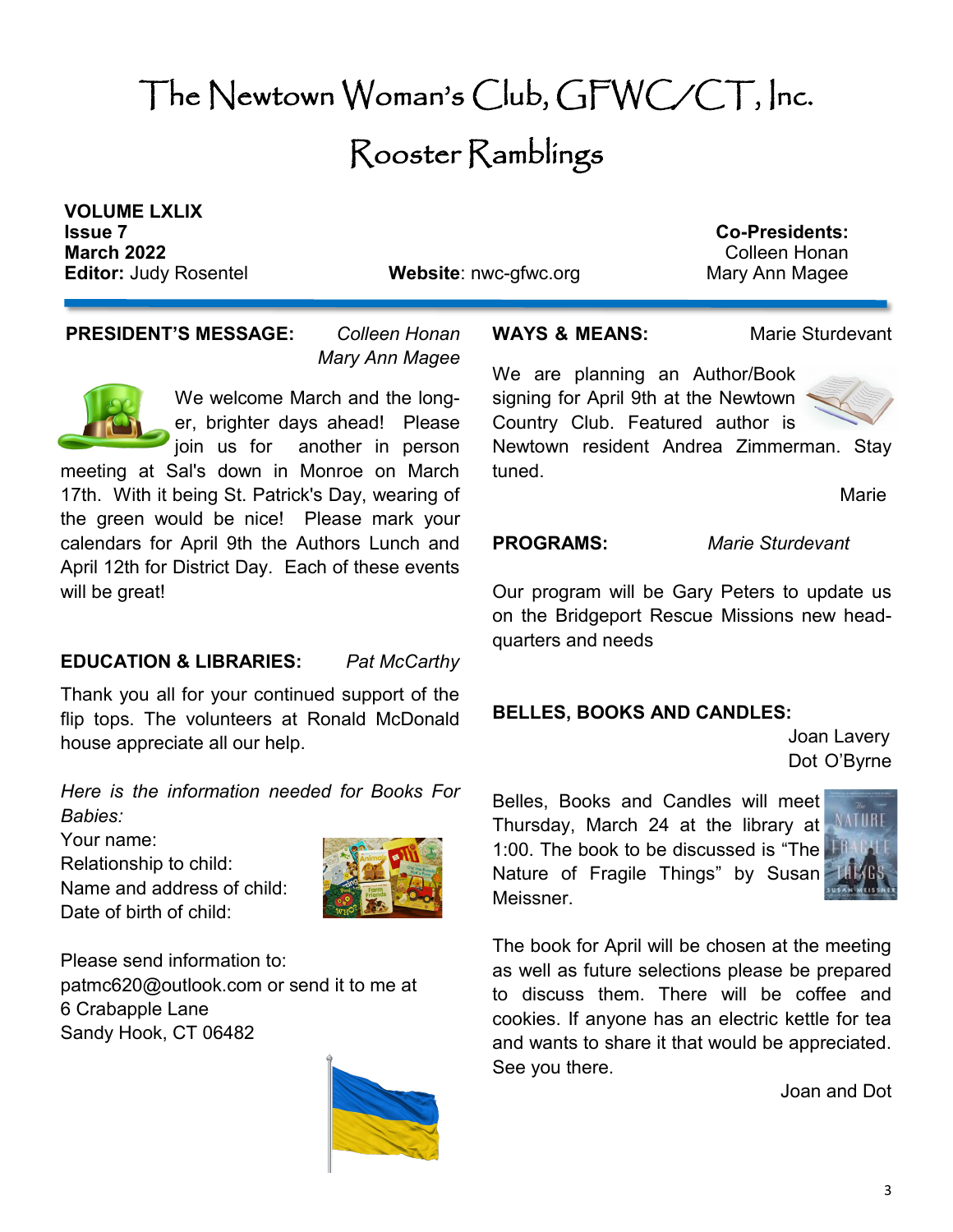## **HEALTH AND WELLNESS** *Dolores Judge*

(previously Home Life)

Advance Notice: We will be collecting items for The Center for Empowerment and Education

(formerly The Women's Center of Greater Danbury) at the **APRIL** meeting. Items needed: *personal hygiene products such as body creams, shampoos, cosmetics, etc., cleaning supplies, paper products, games and toys for children.* 

## **NO FOOD!!**

**Preventative Medicine** *Marcia Cavanaugh*

## **Benefits of Tea**



Tea is the second most consumed beverage worldwide. Water is first. 2 billion cups are drunk every day. Tea contains less caffeine than coffee and does contain antioxidant compounds called polyphenols which lower the risk of heart disease and cancer. Habitual tea drinkers have better cognition and green and black teas relax blood vessels and reduce blood pressure.

Herbal teas like chamomile, peppermint and ginger contain no caffeine and offer unique health perks such as improving digestion, soothing a sore throat and improving mood.

Tea is a good substitute for people who don't like water and can help satisfy your hydration requirements.

Vandana Sheth, registered dietitian nutritionist



Since we will not have an updated Redbook for the 2021 - 2022 season, any changes will be published in the newsletter or sent in a separate email. Please make the changes in your current Redbook. If you have any changes to your address, email or phone number, please let Judy know at j.rosentel@gmail.com.

## Any additional changes each month will be bold and at the bottom of the list.

## NWC Redbook changes for 2021/22

- Jean  $Brown$  change phone number to 860-335-4423
- Marcia Cavanaugh change address to 84 Suzie Drive, Newtown
- Peg Forbell change address: 2 Wolfpits Road, Bethel, CT 06801 Use cell phone for now: 203-297-3576; preferred email: pforbell@outlook.com
- LeReine Frampton remove home number
- *Ellyn Gehrett* remove from Redbook
- Lisa Goosman add cell 203-733-9182
- Margot Hall add cell 203-994-6850 & change to Reg membership
- Pat Hubert moved remove from Redbook
- *Mimi Morin* remove from Redbook
- Nina Morrisson remove from Redbook
- Marie Pompa remove from Redbook
- Louise Baker add cell 203-448-8460
- Susan Norwell (new member) 15 Taunton Ridge Road, Newtown, CT 06470 203-426-9975 sanorwell@charter.net
- Rosemary Rau (new/returning member) 43 Joal Court, Newtown, CT 06470 203-426-2226 lake12ct@aol.com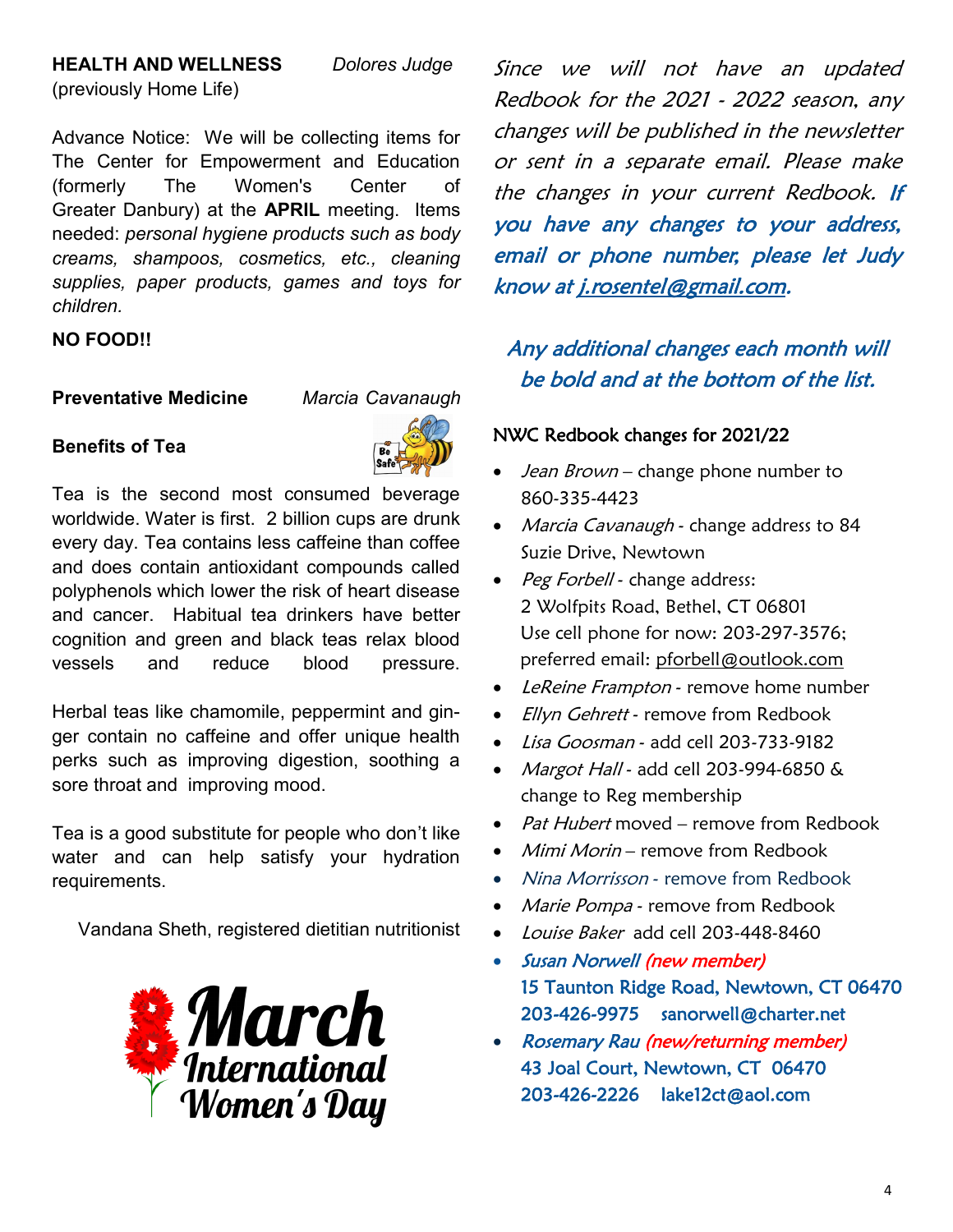## **CARING FRIENDS:** *Ann Kirk*

If you know of any NWC members/ family members who might be cheered by a Caring Friends card or phone call, please let Ann Kirk know.

You can reach her at annkirk37@yahoo.com or call her at 203-426-6689.

## **FOOD PANTRY:** *Evie Watts*

*We will support Faith Food Pantry this month. Suggestions are breakfast foods and beverages. Pet foods are also needed.* 

**Finance:** *Peg Forbell*

Please, ladies, if you have any (new) suggestions for our end-of-year donations, please contact me at 203-297-3576 or pforbell@outlook.com

Thanks, Peg Forbell, Finance Chairman

Please send Judy any information or photos for the website and/or Facebook. Check out our website: [http://www.nwc](http://www.nwc-gfwc.org/)-gfwc.org/.

> **The next newsletter deadline is April 7 2022**

## **Some Interesting Days to Celebrate in March**

- National Women's History **Month**
- National Craft Month
- Expanding Girls' Horizons in Science and Engineering Month
- Irish-American Heritage Month
- National Procrastination Week (First two weeks in March...or whenever it's convenient)
- National Introverts Week (Third full week of March)
- March 4: National Day of Unplugging
- March 8: International Women's Day
- March 13: Daylight Saving Time
- March 19: Let's Laugh Day
- March 20: First Day of Spring
- March 22: National Goof Off Day
- March 23: National Puppy Day
- March 28: National Black Forest Cake Day
- March 30: National Take a Walk in the Park Day

# *Birthday's*

## **March**

| Jan Happel         | 5  |
|--------------------|----|
| Joyce Webster      | 5  |
| Mary Ann Magee     | 14 |
| Jeanne Braude-Magi | 19 |



| 6  |
|----|
| 16 |
|    |

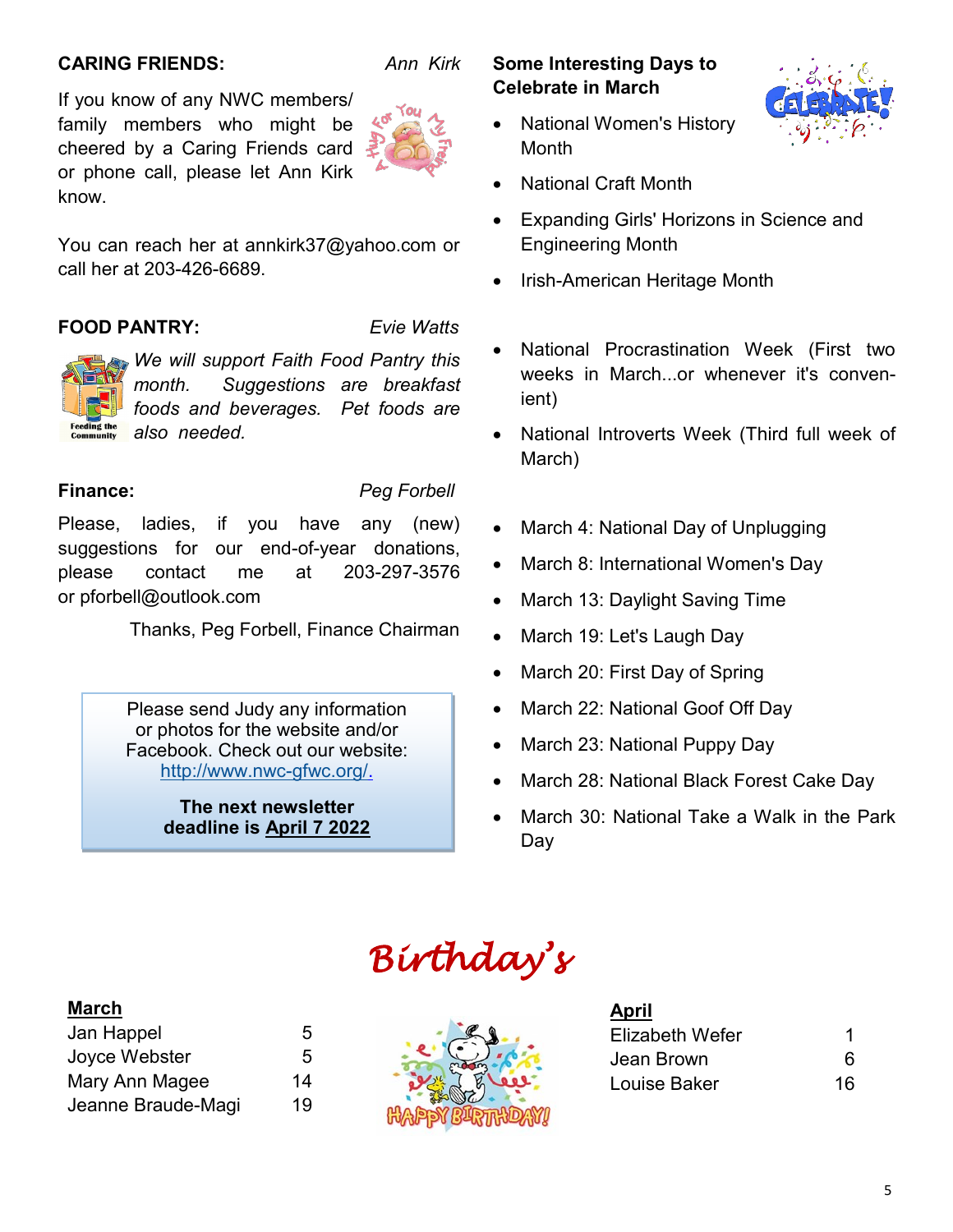## **ENVIRONMENT:** *Evie Watts*

# *Dot O'Byrne*

The last shipment of greeting cards was sent to St. Jude's Children's Ranch this week. NWC has sent over 1,000 cards to the facility for abused or abandoned youngsters in Nevada. This shipment completes the project for this Club year.

### **KNITTING:** *Janet Stockalis*

Betty Warner and I were the only members at knitting on Tuesday. I'd hoped for more but there are two more sessions left this club year to join us. April 5th and May 3rd 1pm-3pm in the 3rd floor genealogy room at the library.

Please consider joining us to knit for the homeless, newborns and the less fortunate.

## **PUBLIC ISSUES CIVIC ENGAGEMENT AND OUTREACH**

*Betty Warner Marion Thompson*

## **The Center**

We delivered to the Women's Center on February 24, 2022:

- Sheets
- Health and Beauty Products
- Jewelry
- Handmade Hats and Scarves
- Kids Backpacks
- Water Bottles
- **Slippers**
- And other items totaling \$800.35+

Thanks to all our members for all their help!



## **Table Centerpieces for District Day**



We extend an invitation to all our members to join in this fun project. Posies, greens, accessories and good company. This year's theme is "Welcome Back"! The first

meeting to discuss design, etc. will be held at Nancy Kennedy's home at 10:30 am on Monday, March 7th.

Please reply to Nancy, 203 590 3029.

## **MESSAGE CORNER**

We are still collecting corks! Please bring any you have set aside to our next meeting,



*Mary Ann Magee* 2 Saint George Place

Sandy Hook 203-364-1002



Please watch for the Call to District Day, scheduled for April 12. It will be sent along with information about the photography contest as soon as it's shared with us.



**There will be a link to the newsletter on the website each month in case you have trouble opening the email file. Here is the link. If you click on it, it will bring you to our site.**

[http://www.nwc](https://www.nwc-gfwc.org)-gfwc.org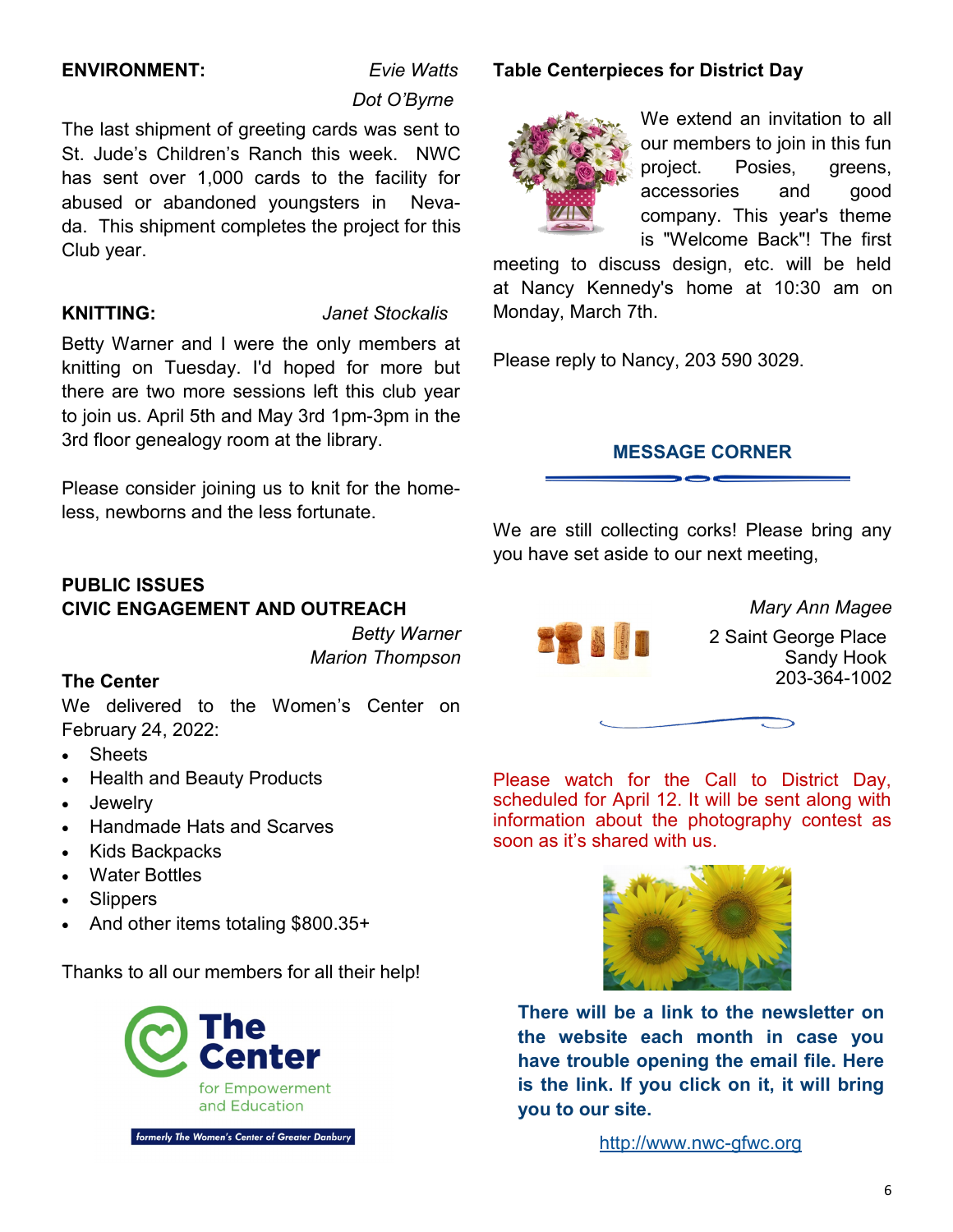**MINUTES:** *Margot Hall*

*Newtown Woman's Club Meeting February 17, 2022*

The meeting was held in the Great Room, Newtown Congregational Church, 14 West Street, Newtown, Connecticut

Vice President Colleen Honan opened the meeting at 11:30 AM

Michelle Rosenthal led the members in the Pledge of Allegiance

Collect led by Marg Studley

Reflections offered by Judy Rosentel

*NOMINATING COMMITTEE:* Marg Studley was designated by the NWC Board to head the Committee.

**DISTRICT DAY: Marilyn Alexander announced** that the District Day event will take place on April 12th, Café on the Green, Danbury. Cost for lunch is \$42.00. The Newtown Club is asked to supply center pieces. Vice President Colleen will do 'grace'.

Millie Anderson, Nancy Kennedy, Rosemary Rau will be in charge of center pieces.

**TREASURER'S REPORT:** See February newsletter

*HOSPITALITY:* Chris Dran announced the the March meeting will be held at Sal's Pizza in Monroe.

*MEMBERSHIP:* No change

**PROGRAMS:** Marie Sturdevant is planning an author/book signing event on Saturday, April 9th at the Newtown Country Club. She hopes to engage Andrea Zimmerman, who recently was published. Because of limited space, the event will be limited to 40 guests.

*BELLES, BOOKS and CANDLES:* Joan Lavery announced the upcoming Book Club schedule: Feb. 22, 1:30 at the Library – book is "What We Carry" by Maya Shanbhag March 24, 1:00 PM at the Library – book is "the Nature of Fragile Things" by Meissen.

Future meetings will be on the 4th Thursday of the month.

**ORNAMENTS:** Pat Bailey reported that the project was very successful – 68 additional ornaments have been ordered to complete outstanding requests. Millie Anderson and LeReine Frampton are committee members.

The Governor's Horse Guard will be featured this year.

**BOOKS for BABIES:** Pat McCarthy reported that she sent a book to President Colleen Honan's new grandson.

**CARING FRIENDS:** Ann Kirk reported that cards/notes were sent to Rosemary Zanfini at River Glen Health Care Center, Southbury, CT 06488 and to Marion Thompson and Lilleba Peterson.

*CORRESPONDENCE:* Janet Stockalis read letters from:

FAITH Food Pantry acknowledging and thanking NWC for contributions of food supplies,

DANBURY Hospital, Pediatric - for knitted hats and blankets,

DANBURY CENTER for Empowerment and Education (formerly Danbury Women's Center) For knitted items and supplies appropriate for this entity,

NEWTOWN SCHOLARSHIP Assoc. – NWC donation of \$1,000 to the fund,

VETERANS Center – for 55 items of clothing, *and surpassing the 'Christmas wish list'.*

**DISTRICT DAY:** Janet Stockalis announced that GFWC of Connecticut will be holding District Day on March 12 in Cromwell, Conn.

*KNITTING:* The knitting group will meet on the 1st Tuesday of the month - April 5, 1pm to 3pm at the C.H. Booth Library.

*This meeting adjourned at 12:30 pm*

*Respectfully submitted, Margot Hall*